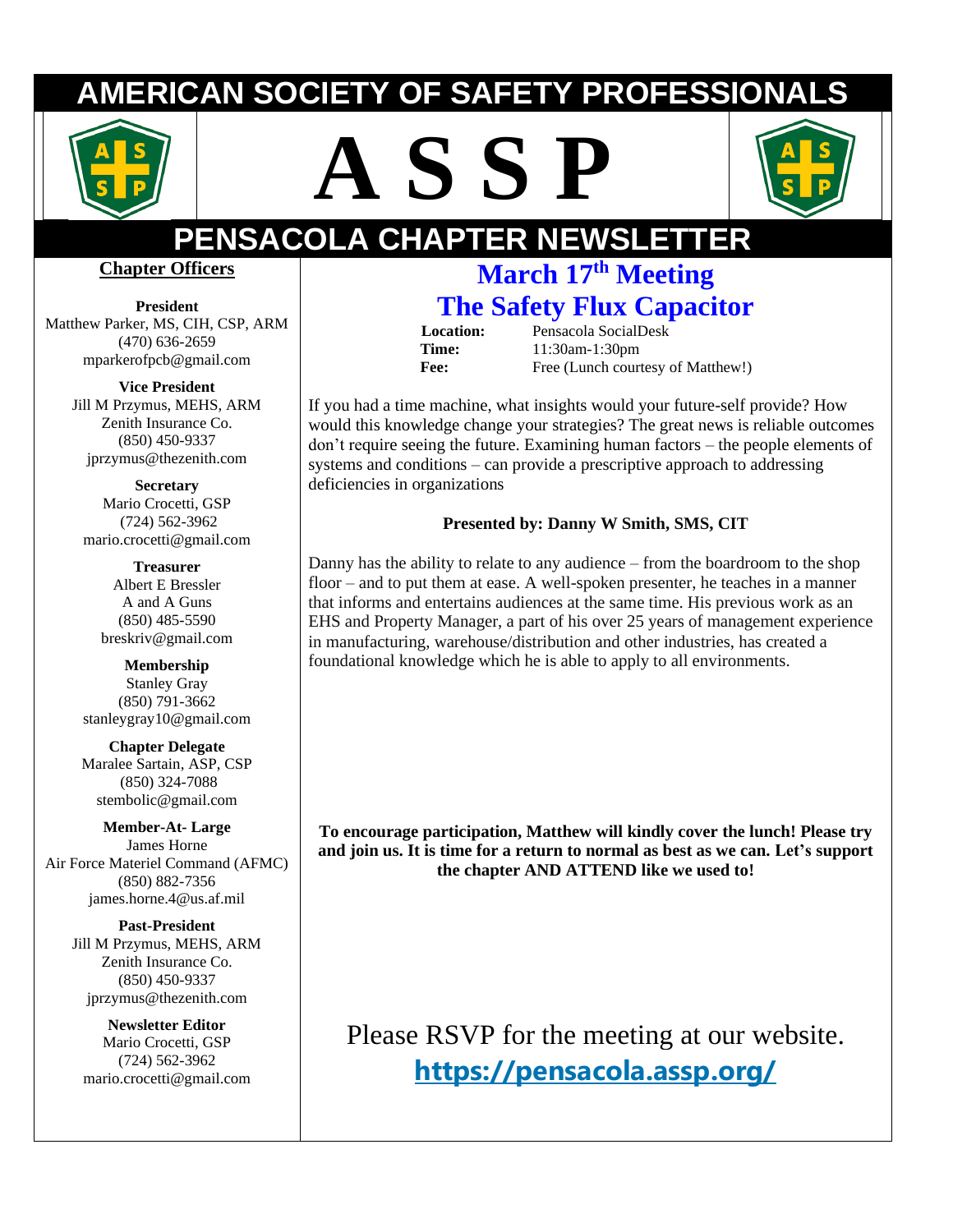### **IH Corner**

#### **Functional coatings can provide an added layer of protection in the workplace**

For those tasked with oversight of employee wellness, finding new ways to enhance sanitization and hygiene practices continues to be top of mind. Adding protective measures and innovative health and safety products in high-touch areas can help slow down the spread of harmful germs, especially in the workplace.

There are many benefits to applying antimicrobial paint, most prominently that they have the ability to kill 99.9% of viruses and bacteria on painted surfaces. However, not all antimicrobial paints are made equal. To make sure that you're getting the most protection out of the product, you should ensure that the paint has certain attributes. For instance, in order to achieve a 99.9% efficacy rate against harmful germs on surfaces, antimicrobial paints need to go through an extensive testing process and be registered by the EPA. It should also offer mold and mildew resistance on the dry paint film, to ensure that it can be applied in a variety of settings like kitchens and bathrooms and withstand the wear and tear typically experienced by surfaces of high-traffic areas. Finally, just because a paint product has antimicrobial capabilities doesn't mean that performance should be a trade-off. Antimicrobial products should provide the same durability and premium application properties that customers expect from regular paint products, so it's easy to use and maintains its appearance once applied. Additionally, it should come in different paint colors and sheens, so it can be used in a variety of settings and customized to personal taste. Both paint professionals and at home DIYers should be able to easily use an antiviral/antibacterial product in commercial and residential settings.

#### **President's Message**

FINALLY!!!! We actually had a good showing for the February meeting. My heartfelt thanks goes out to the seven of you who joined me for the presentation by Rod Courtney from Ampirical. Rod gave a great presentation on Pre-Accident Investigations. A copy of the PowerPoint has been posted on the website. Please keep an eye on our LinkedIn page for an announcement about his book being published in June.

So now let's repeat the turn-out!! Our next meeting is scheduled for March 17th. It will be a lunch meeting. The location is changing again. This time we will be meeting at Pensacola SocialDesk. See the website for the address and registration information. PLEASE PLAN TO ATTEND. WE NEED YOU!!!

Did someone say Tallahassee??? Yes!!! We will be holding a Tallahassee meeting on March 25th. It will be a lunch meeting held at the Florida School Boards Insurance Trust located at 800 N. Calhoun, Tallahassee, FL 32303. Again, watch the Website and LinkedIn page for topic info and registration.

Regarding our chapter elections….We need a nominee for the Secretary position. Elected Officers can claim their service for CIH and CSP points. The lack of participation is threatening the viability of the chapter. WE NEED YOU TO ATTEND THE MEETINGS but we also need you to get involved. Chapter Leadership is designed to turnover. We need new people with new ideas. Please bring yours. I have held multiple officer positions in three different chapters. I always considered the ASSP a valuable part of my career….serving as an officer is a way to pay back.

Lastly, our May meeting is going to be a chapter social. Neil Thorsen has invited us on his boat for a sunset cruise. But he can only fit 15 passengers. We will initially be limiting participation to those that have attended at least one meeting this year. Any remaining "seats" will be announced closer to the event. Hope to see you there. My personal thanks to Neil for his gracious offer for this event

Matthew Parker

MS, CIH, CSP, ARM

#### **Future Meetings: Third Thursdays Put these on your calendar NOW!!!!**

#### **April 21, 2022**

Risk Assessment in Joint Employer Environments, Scott Debow

**May 19, 2022** Sunset Cruise, Provided by Neil Thorsen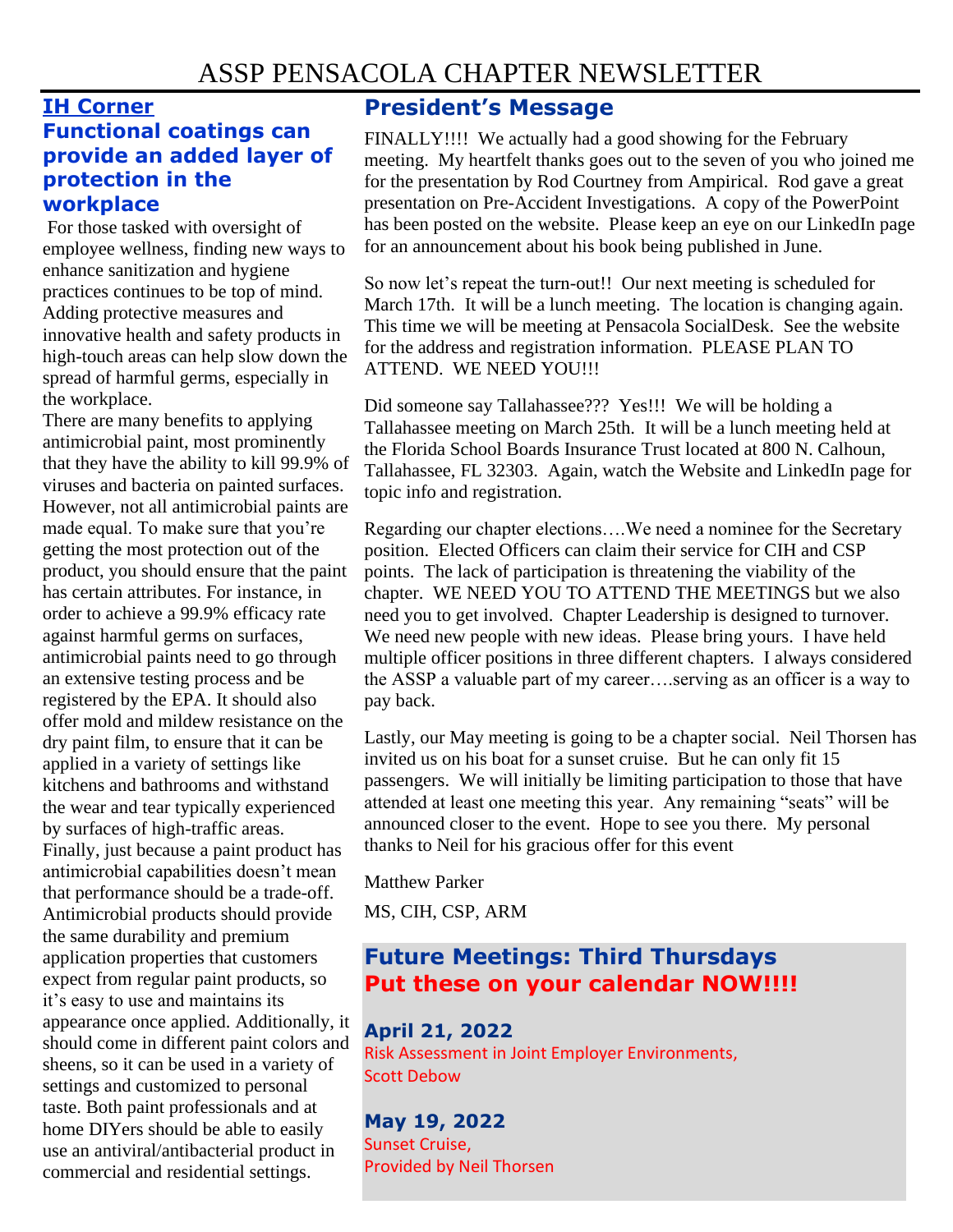## ASSP PENSACOLA CHAPTER NEWSLETTER

#### **Call for Speakers**

We are seeking suggestions, ideas, recommendations, proposals, hints, etc. for speakers for the ASSP meetings. Please contact us with your thoughts!

#### **Newsletter Stuff**

Please forward this newsletter to any other in the chapter area that might be interested. If you wish to be added to our mailing list, please email mario.crocetti@gmail.com

#### **Membership Stuff**

Ready to join? You can apply online: [https://store.assp.org/PersonifyEbusiness](https://store.assp.org/PersonifyEbusiness/Membership/Join-ASSP) [/Membership/Join-ASSP](https://store.assp.org/PersonifyEbusiness/Membership/Join-ASSP)

#### **Jobs**

<http://jobs.assp.org/>

[https://jobs.bcsp.org](https://jobs.bcsp.org/)

[http://www.ehscareers.com](http://www.ehscareers.com/)

[https://pensacola.assp.org](https://pensacola.assp.org/)

If you have an opening at your organization you would like to share with the chapter and have posted for members to view, let us know!

## **Tallahassee Meetings**

Tallahassee Members, we will be holding supplemental meetings at your end of the Chapter territory this year. We will try to do a full chapter meeting there, but at a very minimum will do a local meeting for you to facilitate local networking. If you know a location for the meeting or have an idea for a speaker or topic, contact Matthew Parker or Mario Crocetti.

#### **Membership Benefits**

ASSP is where OSH professionals find a vibrant community, one that helps them grow professionally through education, networking and advocacy for the profession. Through our member communities, ASSP connects OSH professionals across all industries, genders, generations and ethnicities, and enables them to engage with one another on a global scale. Safety Education and Training, Safety Publications, Career Support, Safety Advocacy, Safety Standards, Student Resources, Member Recognition. If you need some hints on convincing your boss, click here. [https://www.assp.org/membership/benefits-qualifications/employer](https://www.assp.org/membership/benefits-qualifications/employer-justification)[justification](https://www.assp.org/membership/benefits-qualifications/employer-justification)

### **Photo of the Month**



To be fair, the scaffolding only went 5 frames up!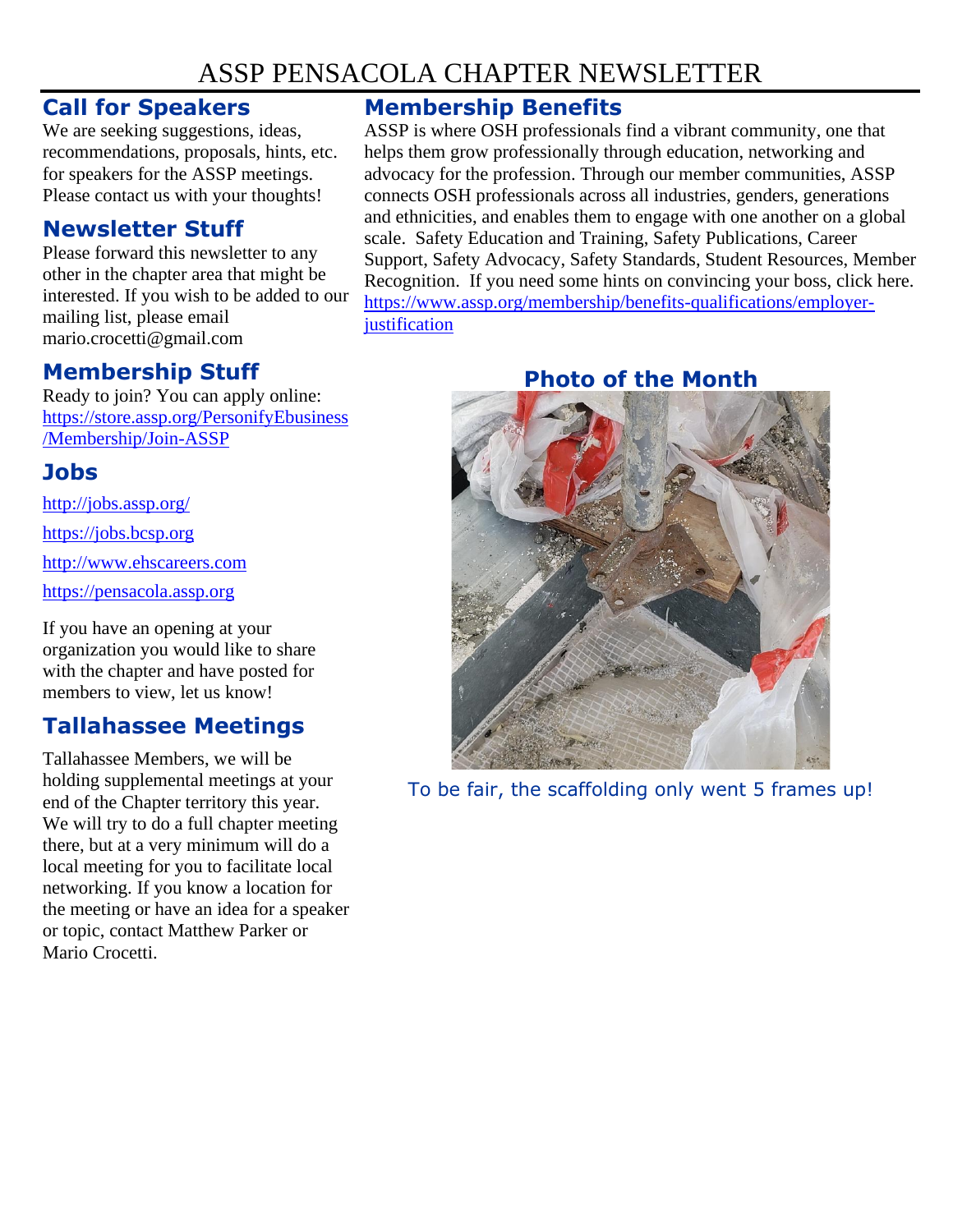# **Industrial Truck Design Requirements**

[OSHA](https://www.safetynewsalert.com/articles/oshas-top-10-violations-2020/) is proposing a new rule to update design and construction provisions of its powered industrial truck standard for general industry and construction to reflect current industry practice and technological advances.

The [proposed rule](https://www.federalregister.gov/documents/2022/02/16/2022-01155/powered-industrial-trucks-design-standard-update) would update design and construction requirements for powered industrial trucks, including forklifts, tractors, platform lift trucks, motorized hand trucks and other specialized vehicles.

Current design and construction requirements published by the American National Standards Institute and Industrial Truck Standards Development Foundation would be included in the proposed rule, according to a Department of Labor [news release.](https://www.dol.gov/newsroom/releases/osha/osha20220215)

This would only update references to design and construction requirements, so provisions that don't relate to design and construction wouldn't change.

 $1926.602(c)(1)(vi)$  includes operator requirements on stability, inspection, testing, maintenance and operation, which wouldn't be amended in this proposal to reference more current ANSI standards.

The original standard took effect in 1971 and is based on industry consensus standards from 1969, while the national consensus standards have been updated several times since that time.

These requirements would apply to the design and construction of future powered industrial trucks as well as address equipment manufactured before the effective date of the final rule. OSHA is seeking comment on the proposed rule, which can be submitted [here.](https://www.regulations.gov/)

### **OSHA Rule would Update Occupational Safety Experts and OSHA Encourage Preventative Measures to Combat Dangerous Workplace Heat Stress Risk**

Despite being commonly underreported, the U.S. Department of Labor's Bureau of Labor Statistics (BLS) indicates that—between 2011 and 2019—environmental heat cases still accounted for an average of 38 fatalities per year and 2,700 incidents resulting in missed workdays.

This, coupled with alarming upward trends in global temperature, has triggered an intensified effort among occupational safety leaders such as the American Society of Safety Professionals (ASSP), International Safety Equipment Association (ISEA) members and the Occupational Health and Safety Administration (OSHA) to urge protection of workers from heat exposure through prevention programs and products. These include water, rest, shade and supplemental body cooling personal protective equipment (PPE).

"Considering the past 7 years were far and away the hottest on record, OSHA's advanced notice of proposed rulemaking is a critical step in beginning to address this serious and growing workplace issue," said Tom Votel, Ergodyne President & CEO and Board Chair of ISEA. ISEA is a recognized leader in the development of American National Standards Institute (ANSI) and other globally accredited safety equipment standards, as well as a key stakeholder in occupational safety rule making.

In parallel with state-led regulations and broad-scale public service campaigns such as OSHA's Water.Rest.Shade program, ISEA members including safety work gear manufacturer Ergodyne have long worked to fill the absence of a federal heat stress standard with [grassroots efforts](https://protect-us.mimecast.com/s/FXixCn5GYPCKV75JfNZ4lx?domain=link.mediaoutreach.meltwater.com) to draw awareness, develop prevention programs and provide portable work shelters, hydration solutions and cooling PPE such as evaporative cooling vests, hats and towels for curbing heat-related illnesses and fatalities. Those initiatives continue in full as momentum for OSHA to implement a federal heat stress standard builds. Last fall, the agency announced their intent to [start work on a federal standard](https://protect-us.mimecast.com/s/yotjCo2AvPSBmr47c6-vsy?domain=link.mediaoutreach.meltwater.com) in concert with enhanced enforcement efforts—including a National Emphasis Program (NEP) that leverages the agency's General Duty Clause to prioritize heat-related inspections at indoor facilities and outdoor worksites.

According to a memorandum released by OSHA in September 2021 [\(Heat Initiative: Inspection Guidance\)](https://protect-us.mimecast.com/s/pvUcCpY9RPhvZnDjtJJvHT?domain=link.mediaoutreach.meltwater.com), compliance officers will emphasize the availability of training to assist in recognition of heat stress symptoms (such as [toolbox talks\)](https://protect-us.mimecast.com/s/mq7WCqxAV9Szv8Wpfrdj9l?domain=link.mediaoutreach.meltwater.com) as well as the importance of administrative controls like acclimatization, work/rest protocols and accessibility to water and shade. In addition, officers will be guided to make recommendations on appropriate PPE, including evaporative and phase change cooling gear and sun-blocking garments to help supplement programs when other controls are insufficient in reducing heat exposure to a safe level.